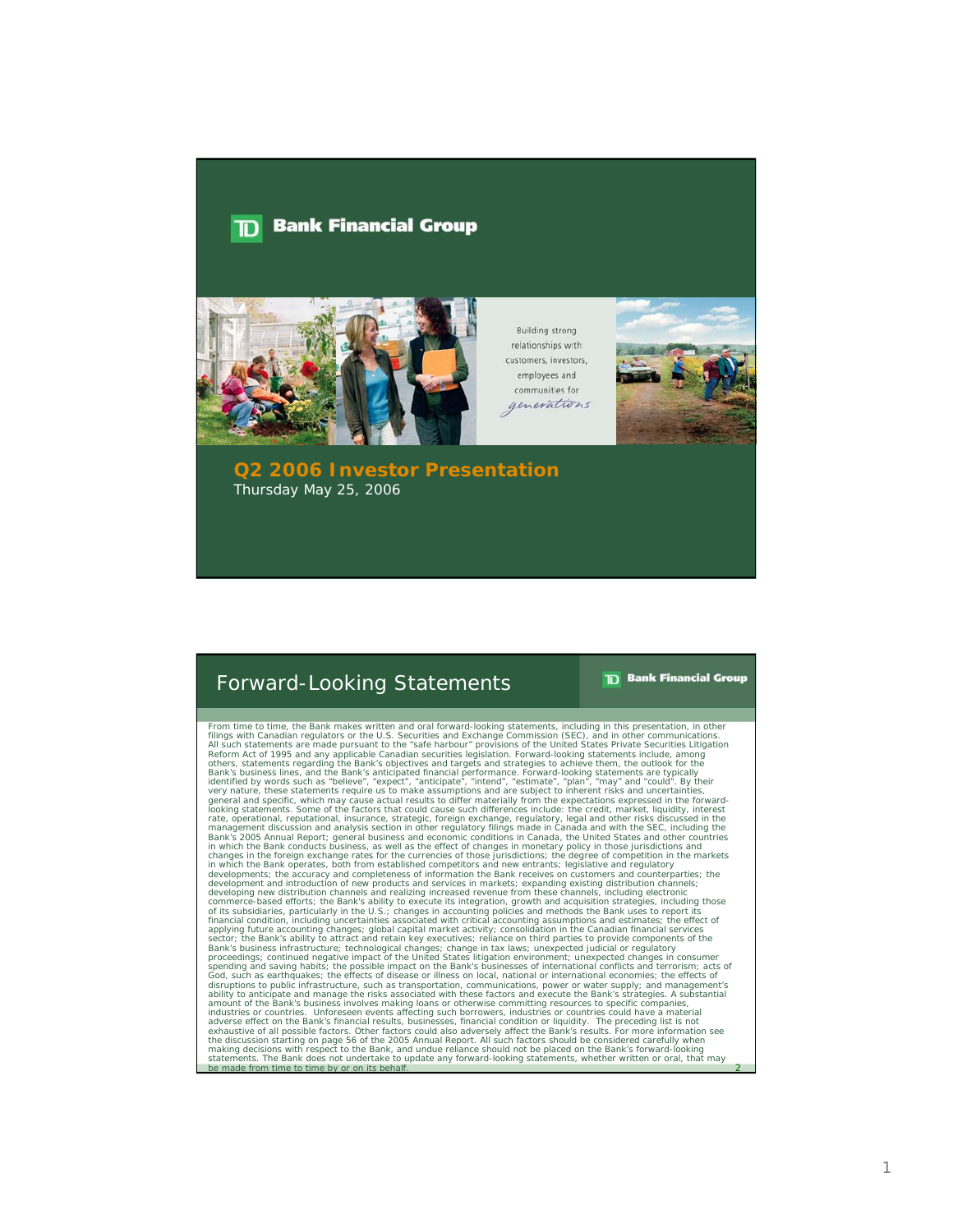## **TD** Bank Financial Group



**Building strong** relationships with customers, investors, employees and communities for generations



**Q2 2006 Investor Presentation** Thursday May 25, 2006

## Highlights: Solid Performance

**TD** Bank Financial Group

4

Net income \$MM (based on segment results, adjusted where applicable)

|                                  | Q2/06      | Q1/06<br>Q2/05         | YoY<br>QoQ             |
|----------------------------------|------------|------------------------|------------------------|
| Canadian Retail <sup>1</sup>     | 578<br>\$  | \$<br>581<br>\$<br>489 | 18%<br>$-1%$           |
| $U.S.$ Retail <sup>2</sup>       | 98         | 98<br>30               | 227%<br>$0\%$          |
| Wholesale                        | 140        | 199<br>165             | $-15\% - 30\%$         |
| Corporate                        | (36)       | (43)<br>(12)           | <b>NM</b><br><b>NM</b> |
| Adjusted net income <sup>3</sup> | 780<br>\$. | 835<br>\$<br>672<br>\$ | 16%<br>$-7%$           |
| Reported EPS                     | \$1.01     | \$3.20<br>\$0.86       | 17% -68%               |
| <b>Adjusted EPS</b>              | \$1.09     | \$1.15<br>\$1.00       | $-5%$<br>9%            |
| Tier 1 capital                   | 12.1%      | 11.9%<br>10.0%         | 2.1% 0.2%              |
| Tangible common equity           | 9.0%       | 8.8%<br>6.9%           | 2.1% 0.2%              |

1.<br>
See slide 7.<br>
See slide 18<br>
See slide 18<br>
See slide 18<br>
See slide 18<br>
See slide 18<br>
and the control examings excluding "items of note", net of tax) to assess each of its businesses and measure overall<br>
"adjusted" earni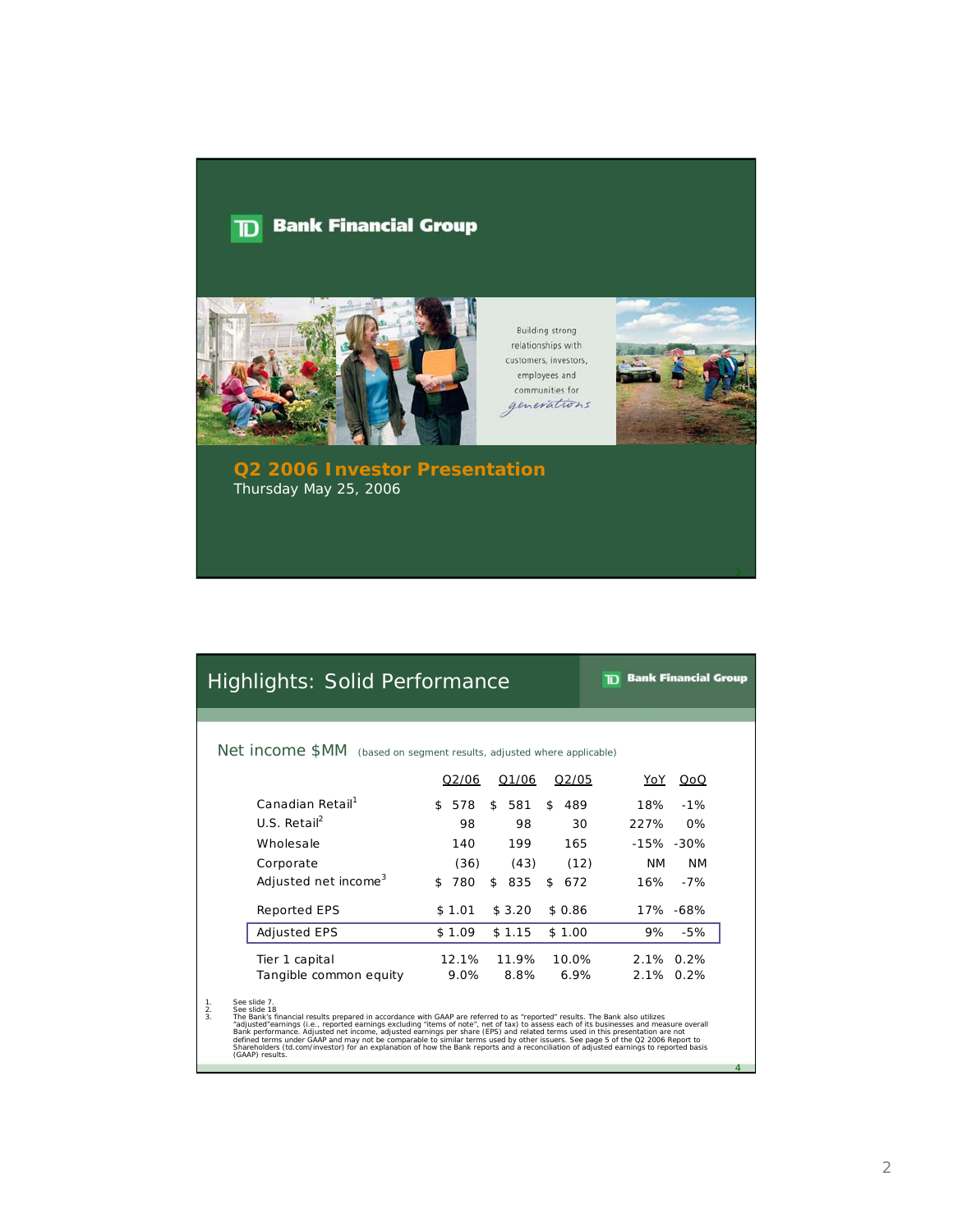|                  | <b>TD</b> Bank Financial Group |                                          |  |  |  |
|------------------|--------------------------------|------------------------------------------|--|--|--|
|                  |                                |                                          |  |  |  |
|                  | \$ MM<br>\$738                 | EPS<br>\$1.01                            |  |  |  |
| Pre-Tax<br>\$ MM | Post-Tax<br>\$ MM              | <b>EPS</b>                               |  |  |  |
|                  | \$86                           | \$0.11                                   |  |  |  |
|                  | \$5                            | \$0.01                                   |  |  |  |
|                  |                                | \$ (0.01)                                |  |  |  |
|                  | \$ (39)                        | \$ (0.05)                                |  |  |  |
| <b>NA</b>        | <b>NA</b>                      | \$0.02                                   |  |  |  |
|                  |                                | <b>EPS</b>                               |  |  |  |
|                  | \$780                          | \$1.09                                   |  |  |  |
|                  |                                |                                          |  |  |  |
|                  |                                |                                          |  |  |  |
|                  |                                | 5                                        |  |  |  |
|                  |                                | \$126<br>\$5<br>\$(16) \$(10)<br>\$ (60) |  |  |  |

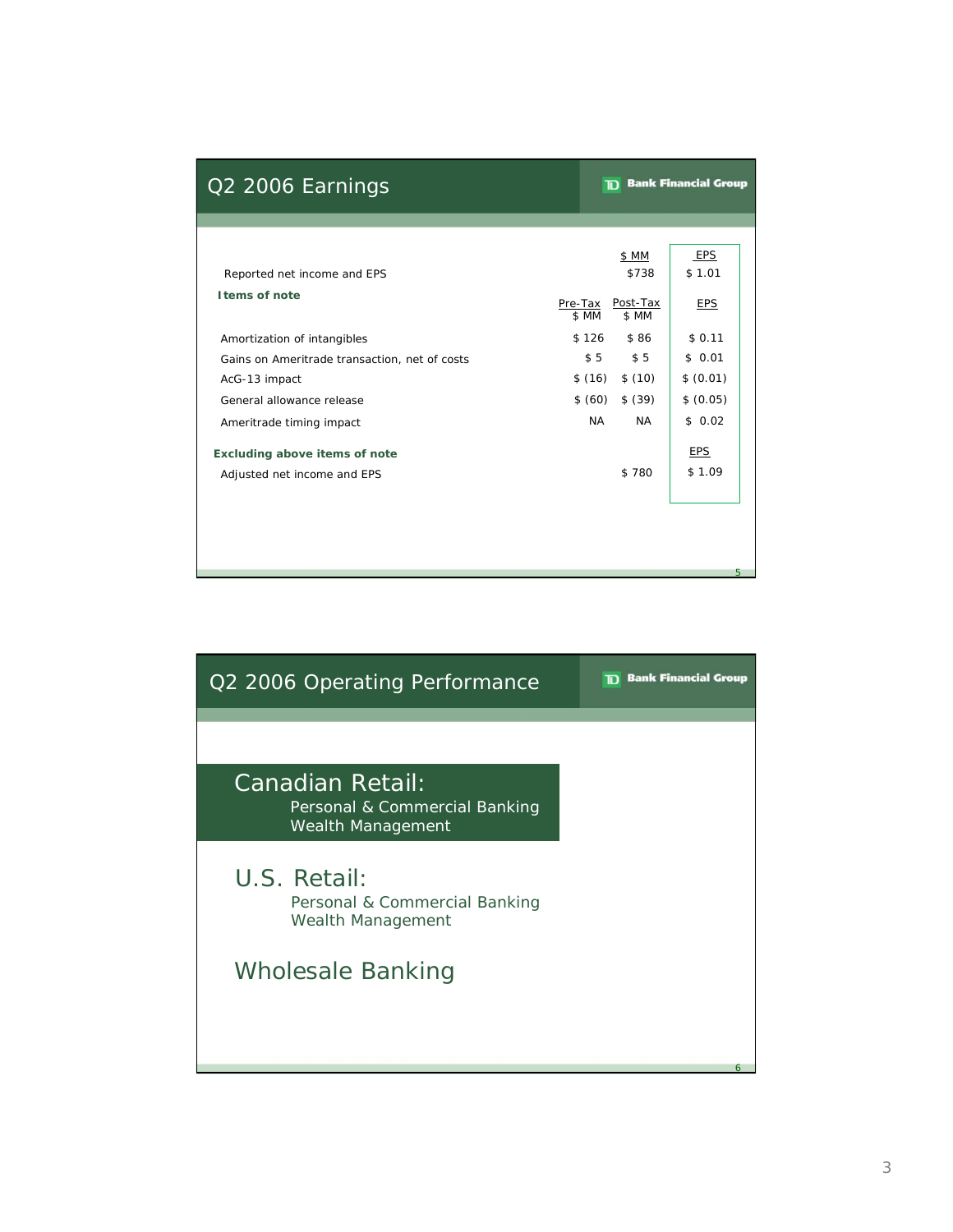|    | Canadian Retail <sup>1</sup>                                                                                                                                                                                                                            |           |           |           |                  | <b>Bank Financial Group</b> |
|----|---------------------------------------------------------------------------------------------------------------------------------------------------------------------------------------------------------------------------------------------------------|-----------|-----------|-----------|------------------|-----------------------------|
|    | P&L \$MM                                                                                                                                                                                                                                                |           |           |           |                  |                             |
|    |                                                                                                                                                                                                                                                         | Q2/06     | Q1/06     | Q2/05     | <u>YoY</u>       | QoQ                         |
|    | Revenue                                                                                                                                                                                                                                                 | \$2,293   | \$2,295   | \$2,062   | 11%              | $0\%$                       |
|    | <b>PCL</b>                                                                                                                                                                                                                                              | 78        | 99        | 91        |                  | $-14\% -21\%$               |
|    | Expenses                                                                                                                                                                                                                                                | 1,343     | 1,317     | 1,240     | 8%               | 2%                          |
|    | Net Income                                                                                                                                                                                                                                              | \$<br>578 | \$<br>581 | \$<br>489 | 18%              | $-1%$                       |
|    | Efficiency ratio                                                                                                                                                                                                                                        | 58.6%     | 57.4%     |           | 60.1% -1.6% 1.2% |                             |
| 1. | "Canadian Retail" results in this presentation consist of Canadian Personal and Commercial Banking business segment results                                                                                                                             |           |           |           |                  |                             |
|    | included in the Bank's reports to shareholders for the relevant periods and Canadian Wealth Management results, a subset of the<br>Wealth Management business segment results of the Bank, as explained on slide 14 and following of this presentation. |           |           |           |                  |                             |

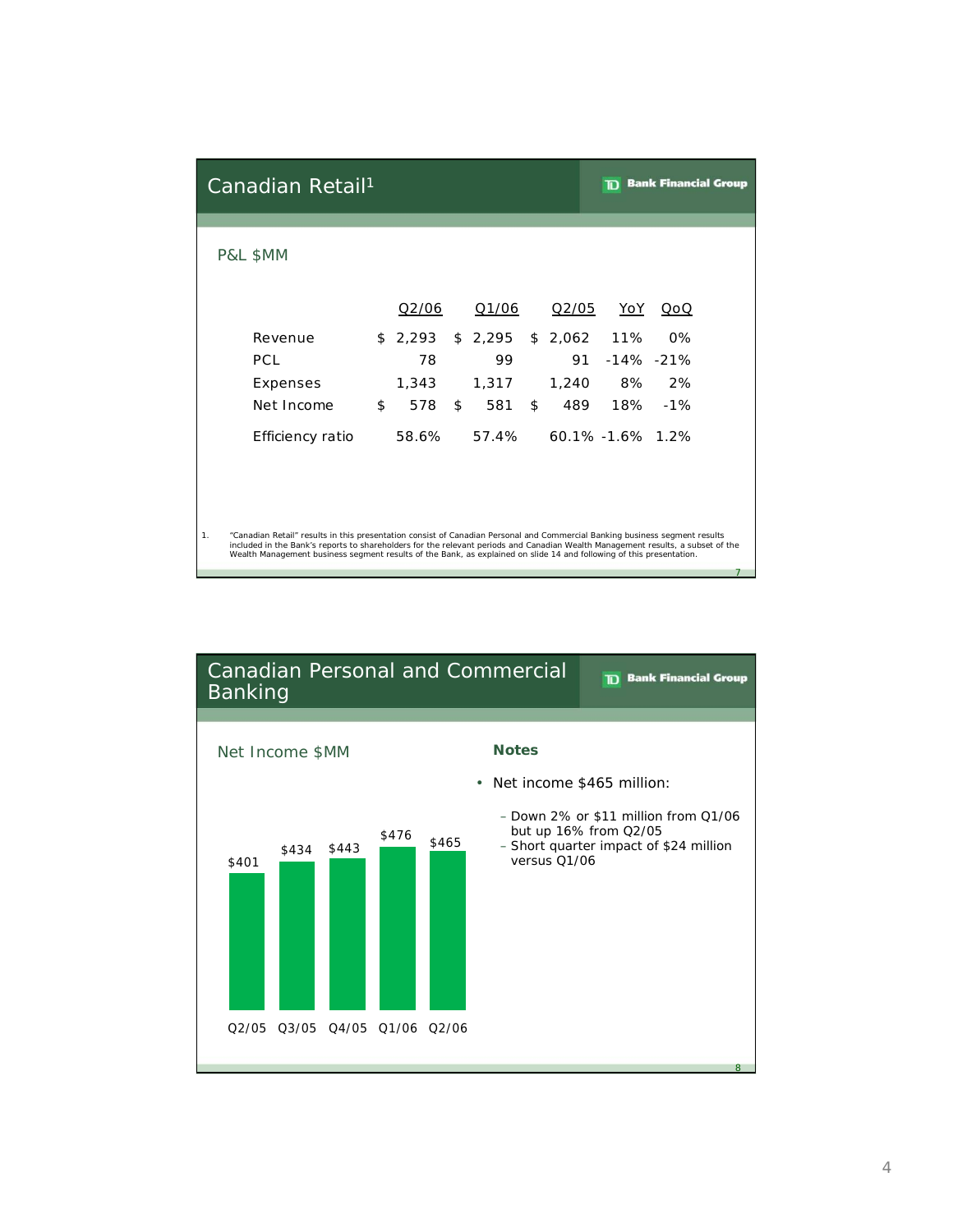

| <b>Canadian Personal and Commercial</b><br>Banking | <b>TD</b> Bank Financial Group                                                 |
|----------------------------------------------------|--------------------------------------------------------------------------------|
|                                                    |                                                                                |
| Net interest margin %                              | <b>Notes</b>                                                                   |
|                                                    | • Net interest margin on average                                               |
|                                                    | earning assets up 3 bps YoY but                                                |
| NIM on average earning assets                      | down 3 bps QoQ                                                                 |
|                                                    |                                                                                |
| 3.01%<br>298%<br>2.96%<br>2.95%<br>2.92%           | -Sequential decline due to higher<br>volume growth of lower margin<br>products |
| <b>NIM</b> on deposits                             |                                                                                |
| 1.76%<br>1.76%<br>1.71%<br>1.70%<br>1.68%          |                                                                                |
|                                                    |                                                                                |
| 1.59%<br>1.58%<br>1.57%<br>1.56%<br>1.56%          |                                                                                |
| NIM on loans                                       |                                                                                |
| O2/05<br>03/05<br>04/05<br>01/06<br>O2/06          |                                                                                |
|                                                    |                                                                                |
|                                                    |                                                                                |
|                                                    | 10                                                                             |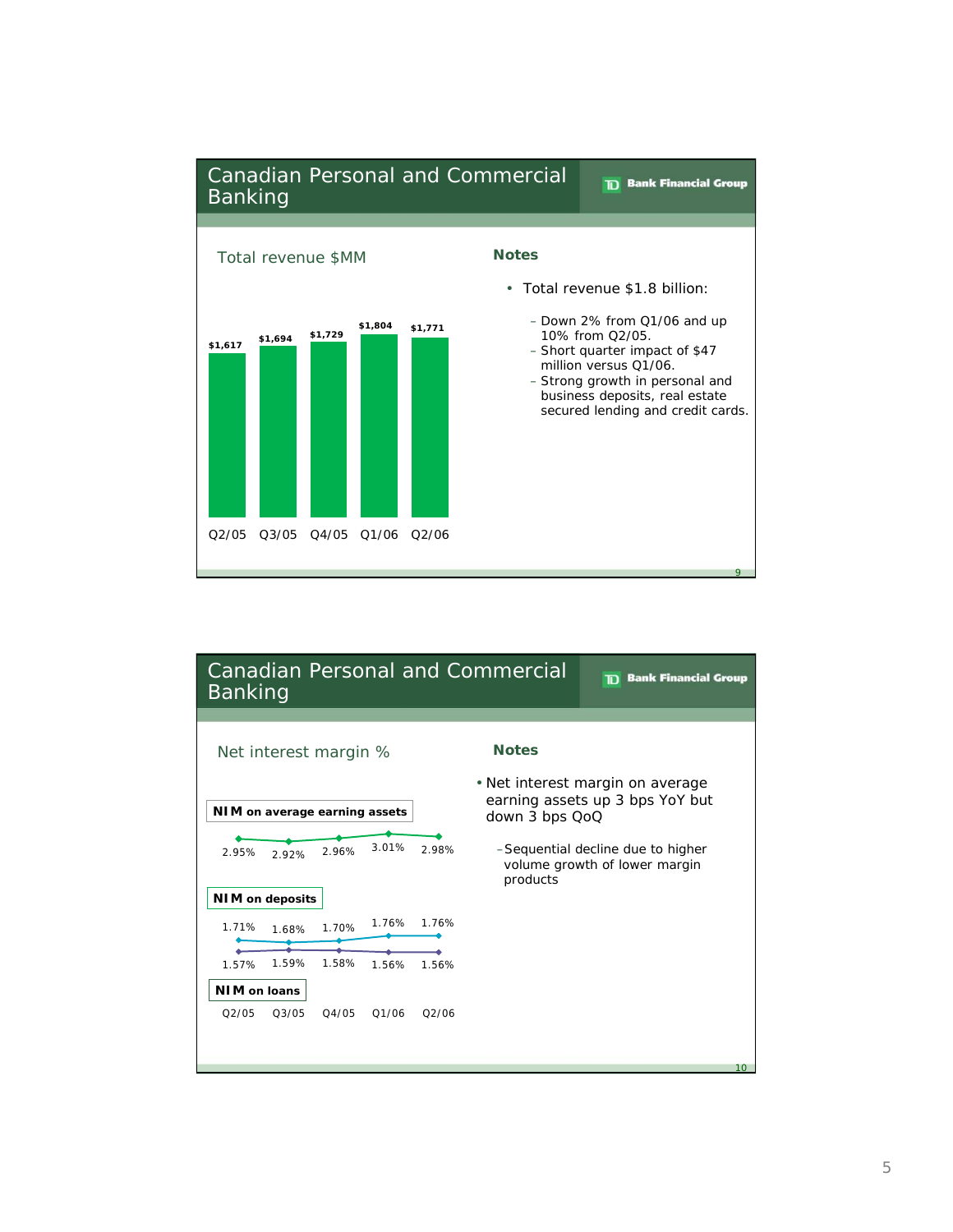

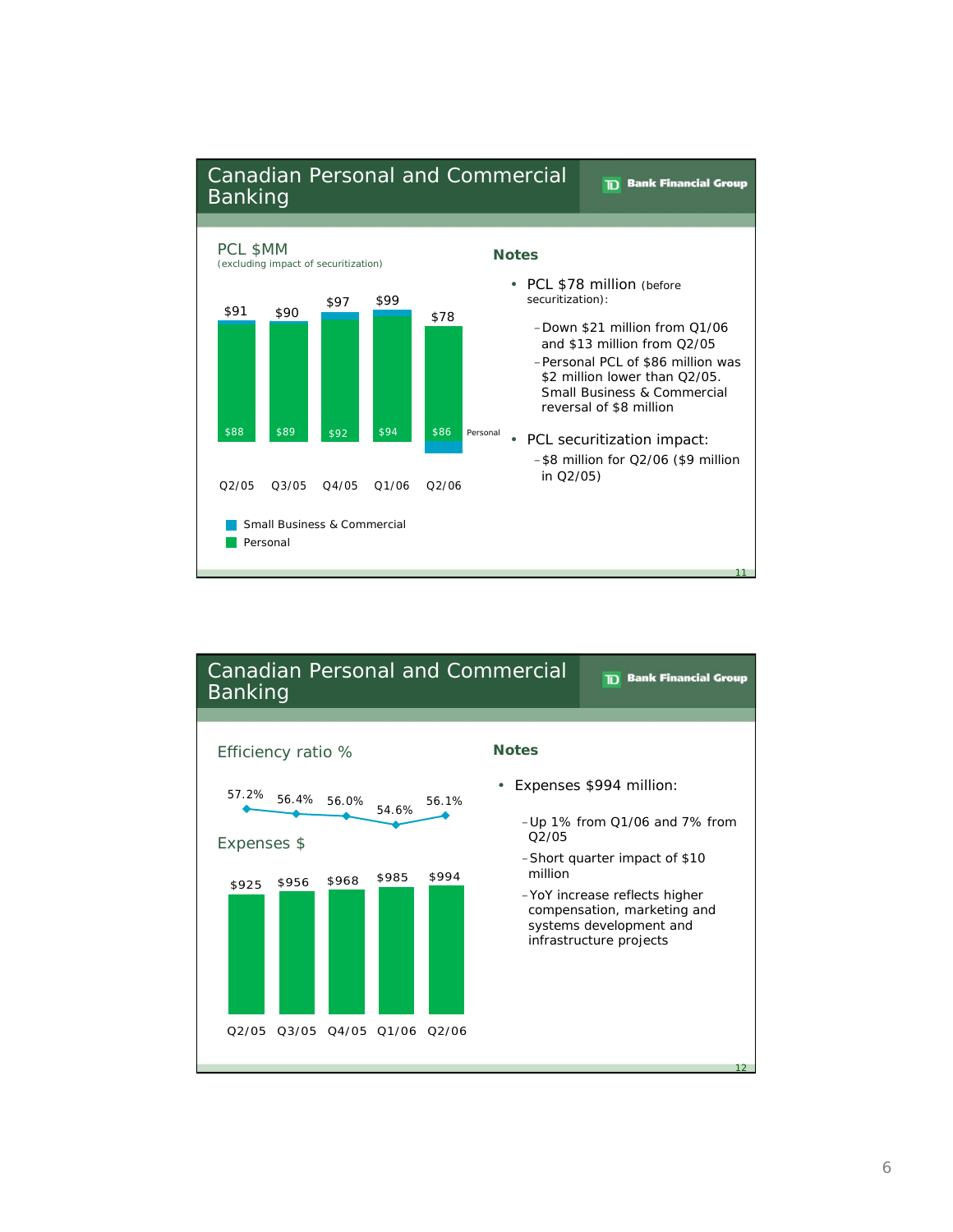| <b>Banking</b>                                                                         | <b>Canadian Personal and Commercial</b> | m.     | <b>Bank Financial Group</b>                                                                                      |        |                                |  |  |  |
|----------------------------------------------------------------------------------------|-----------------------------------------|--------|------------------------------------------------------------------------------------------------------------------|--------|--------------------------------|--|--|--|
|                                                                                        |                                         |        |                                                                                                                  |        |                                |  |  |  |
| Market share trend %<br>Personal loans & deposits (including securitized loan amounts) |                                         |        |                                                                                                                  |        |                                |  |  |  |
| 21.30%                                                                                 | 21.42%                                  | 21.46% | 21.44%                                                                                                           | 21.51% | <b>Total personal deposits</b> |  |  |  |
| 20.37%                                                                                 | 20.34%                                  | 20.13% | 20.12%                                                                                                           | 20.11% | <b>Total personal loans</b>    |  |  |  |
| O2/05                                                                                  | 03/05                                   | 04/05  | 01/06                                                                                                            | 02/06  |                                |  |  |  |
| Business loans <sup>1</sup>                                                            |                                         |        |                                                                                                                  |        |                                |  |  |  |
| 15.84%                                                                                 | 15.94%                                  | 16.55% | 16.88%                                                                                                           | 17.28% | <b>Small business loans</b>    |  |  |  |
|                                                                                        |                                         |        |                                                                                                                  |        |                                |  |  |  |
|                                                                                        |                                         |        |                                                                                                                  |        | Other business loans           |  |  |  |
| 8.64%                                                                                  | 8.52%                                   | 8.61%  | 8.71%                                                                                                            | 8.64%  |                                |  |  |  |
| $Dec-04$                                                                               | $Mar-05$                                | Jun-05 | $Sep-05$                                                                                                         | Dec-05 |                                |  |  |  |
| 1.<br>Lending                                                                          |                                         |        | Small business loans (<250K) and Other business loans (250K to 5MM) share to December 2005. Source: CBA Business |        | 13                             |  |  |  |

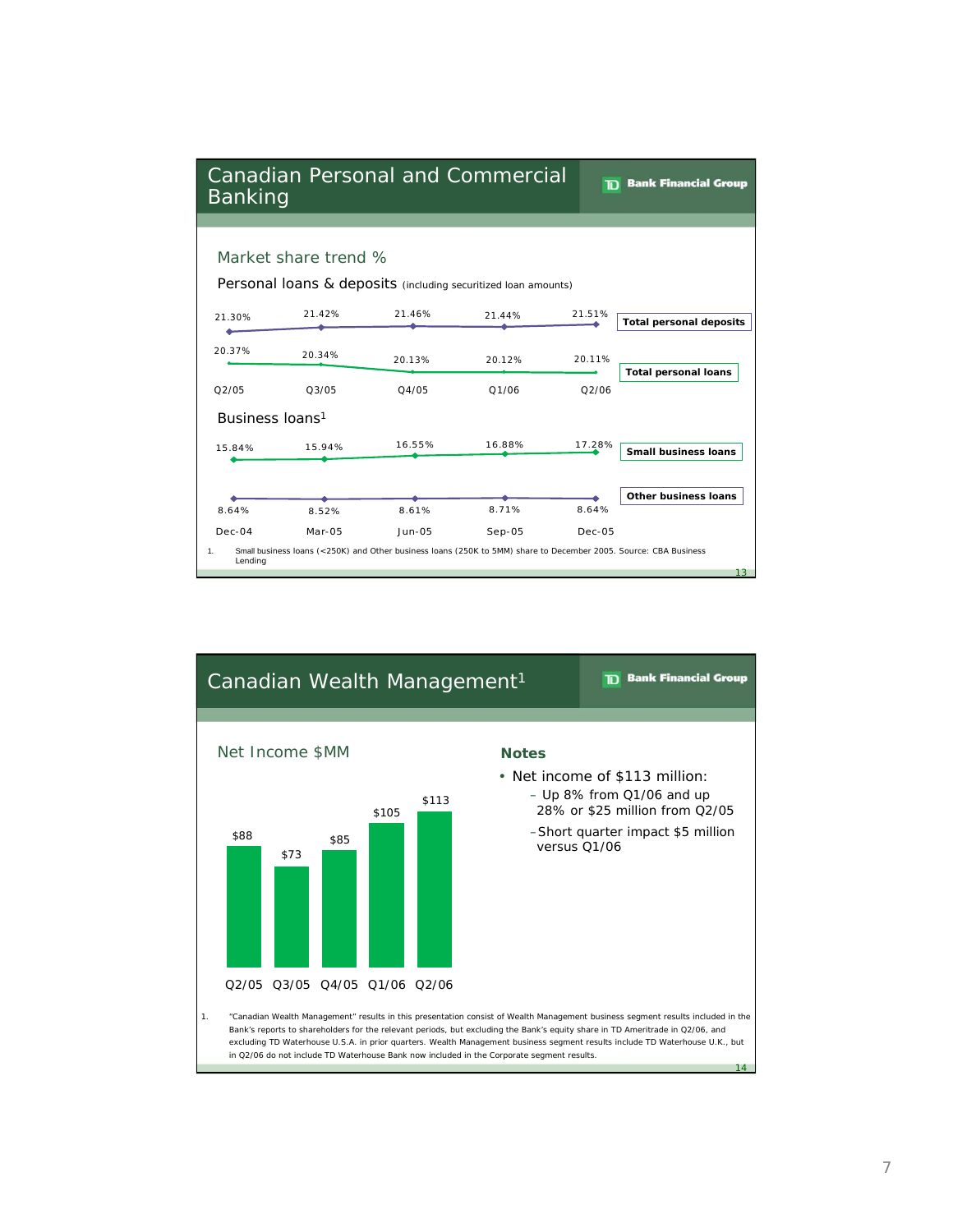

| Canadian Wealth Management              |        |        | <b>TD</b> Bank Financial Group |        |                 |  |  |  |  |
|-----------------------------------------|--------|--------|--------------------------------|--------|-----------------|--|--|--|--|
| Market share trend %<br>Long-term funds |        |        |                                |        |                 |  |  |  |  |
|                                         |        | 21.04% | 21.09%                         | 21.18% | <b>Banks</b>    |  |  |  |  |
| 20.49%                                  | 20.74% |        |                                |        |                 |  |  |  |  |
| 6.11%                                   | 6.28%  | 6.52%  | 6.57%                          | 6.65%  | Industry        |  |  |  |  |
| Q2/05                                   | Q3/05  | Q4/05  | Q1/06                          | Q2/06  |                 |  |  |  |  |
| <b>Money market funds</b>               |        |        |                                |        |                 |  |  |  |  |
| 25.82%                                  | 25.71% | 25.63% | 26.06%                         | 26.68% | <b>Banks</b>    |  |  |  |  |
| 19.87%                                  | 19.90% | 19.78% | 20.12%                         | 20.58% | Industry        |  |  |  |  |
| Q2/05                                   | Q3/05  | Q4/05  | Q1/06                          | Q2/06  |                 |  |  |  |  |
|                                         |        |        |                                |        | 16 <sup>1</sup> |  |  |  |  |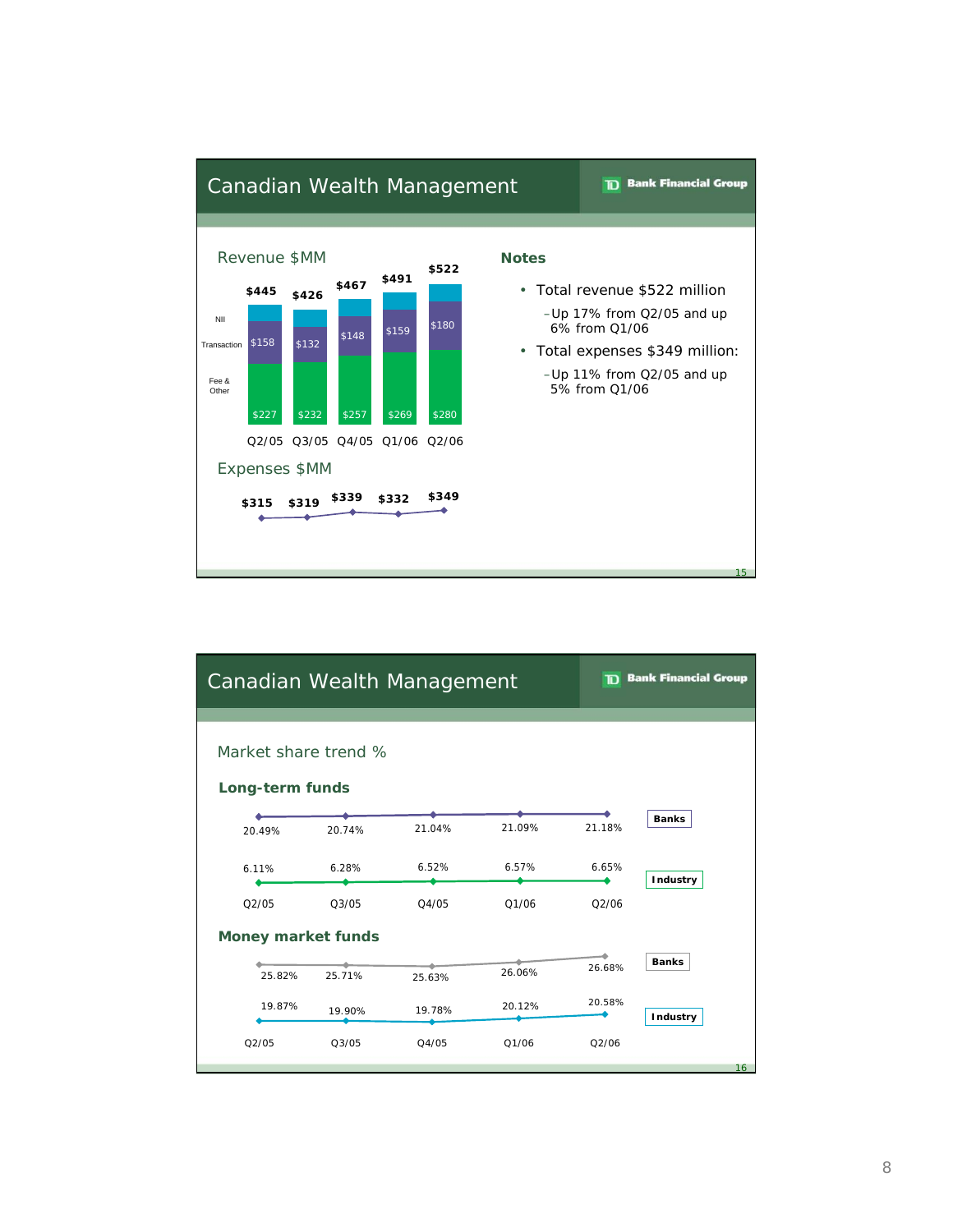

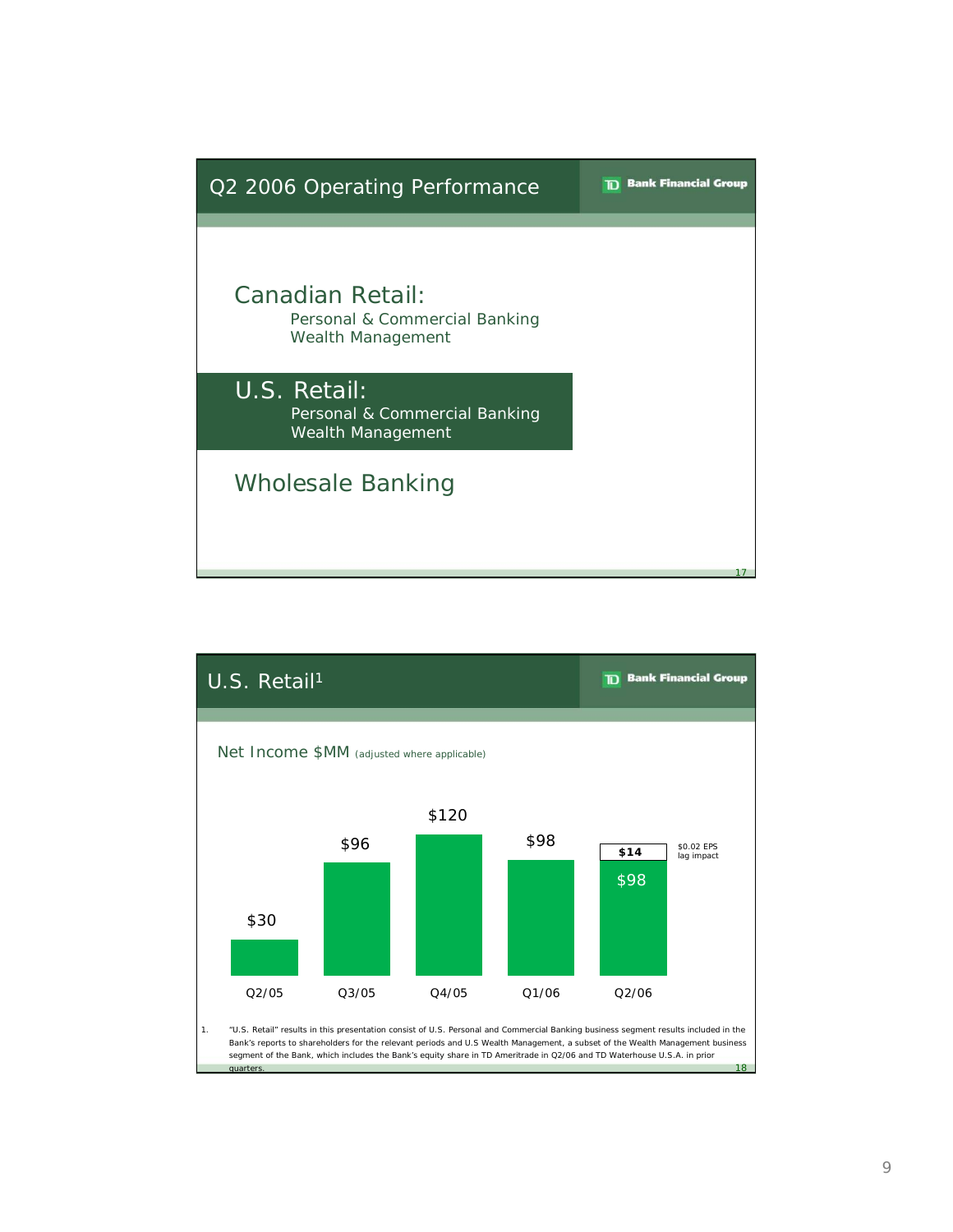

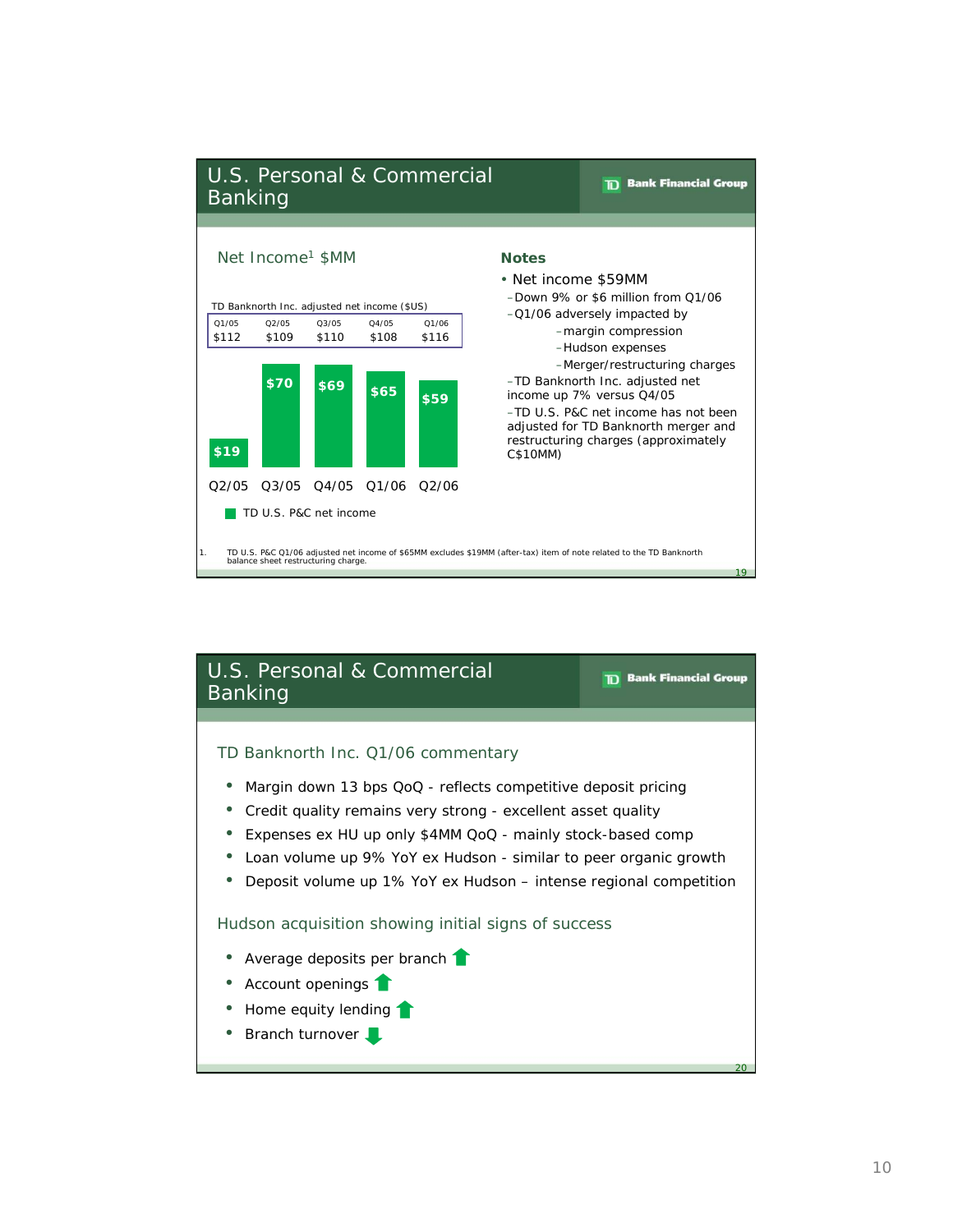

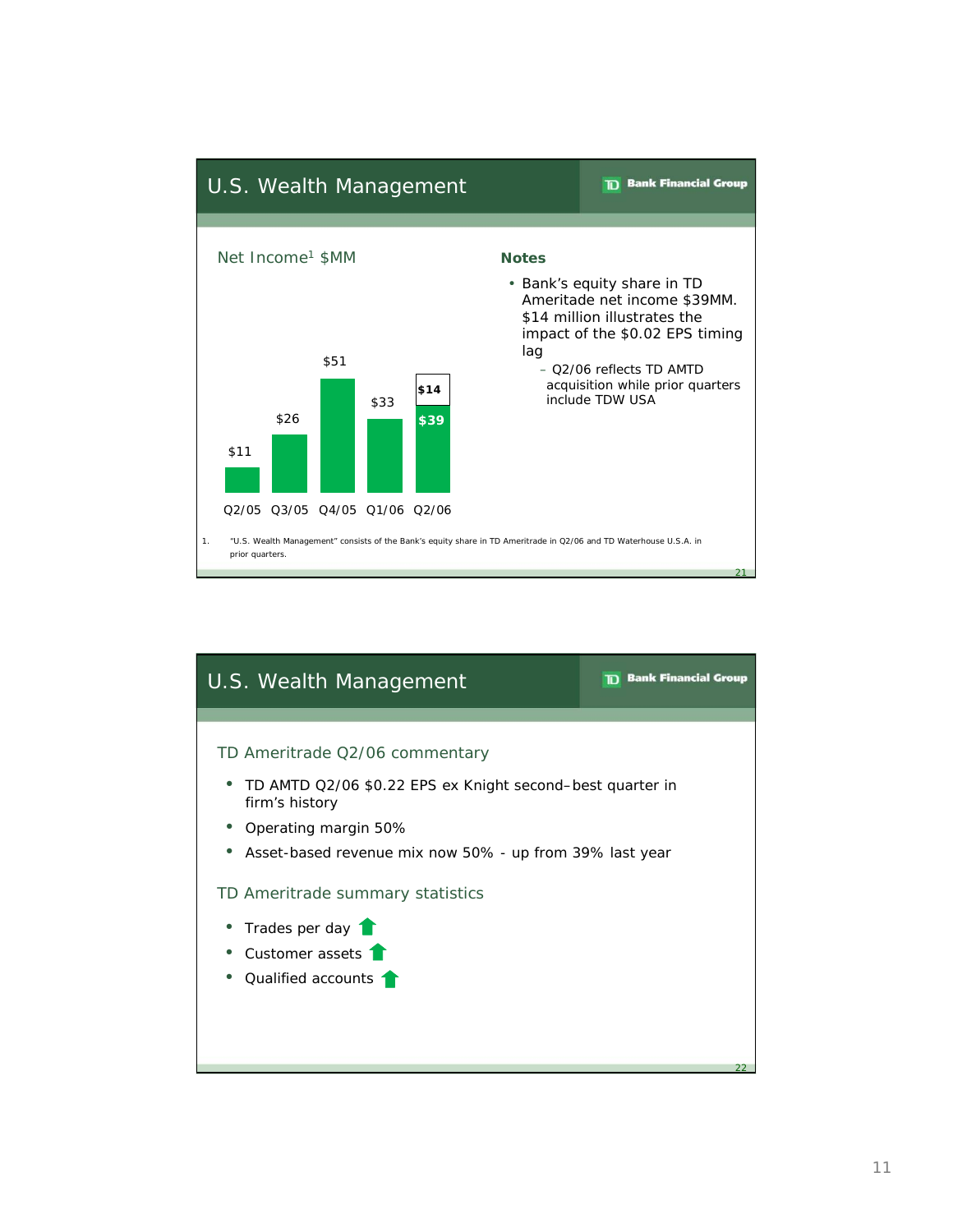

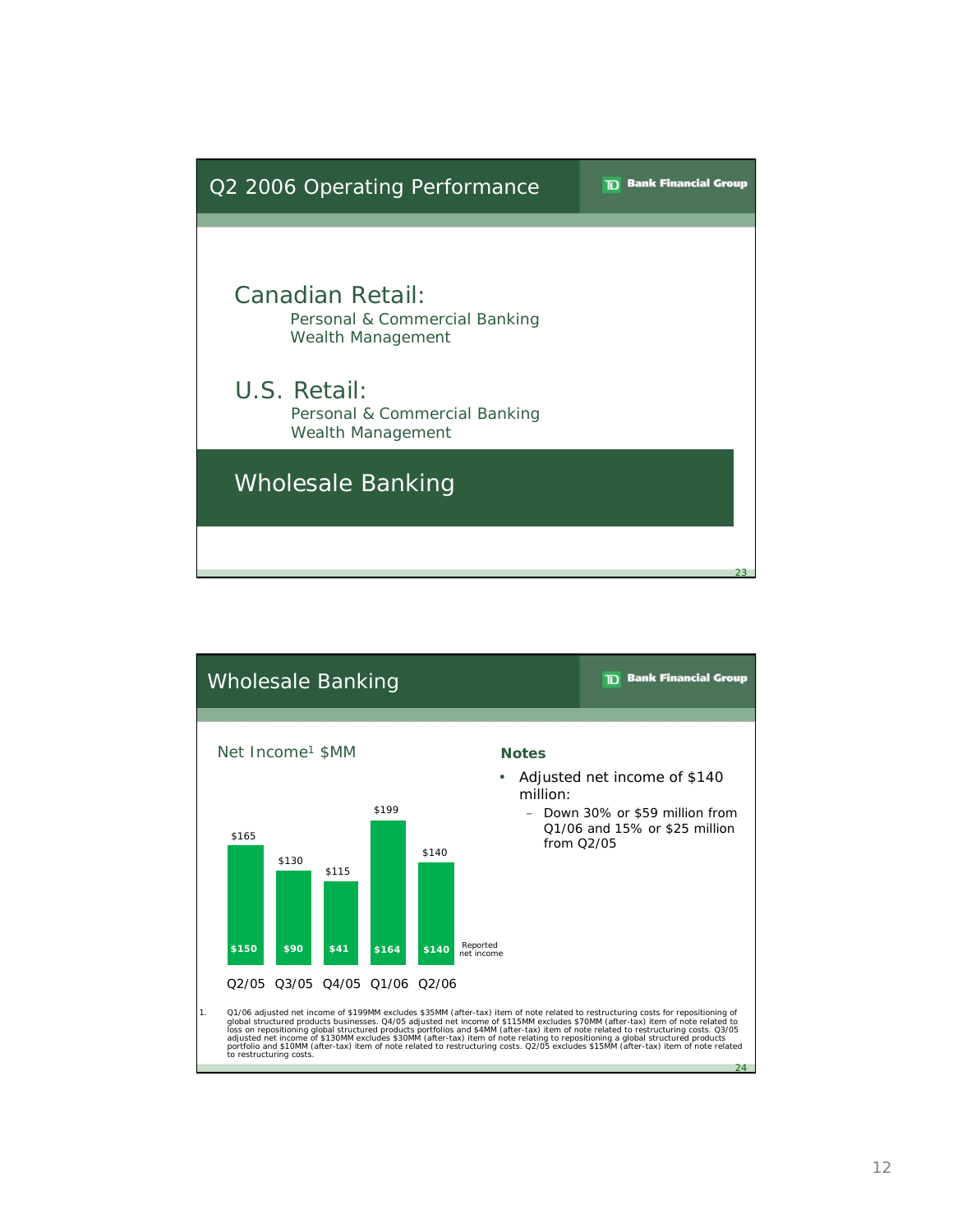

| <b>Bank Financial Group</b><br><b>Wholesale Banking</b>      |                                         |        |        |                                                                                                            |         |                               |                               |      |                                 |
|--------------------------------------------------------------|-----------------------------------------|--------|--------|------------------------------------------------------------------------------------------------------------|---------|-------------------------------|-------------------------------|------|---------------------------------|
|                                                              |                                         |        |        |                                                                                                            |         |                               |                               |      |                                 |
| Credit Protection (\$B)<br>Corporate lending and market risk |                                         |        |        |                                                                                                            |         |                               |                               |      |                                 |
|                                                              |                                         |        |        |                                                                                                            |         | Q2/05 Q3/05 Q4/05 Q1/06 Q2/06 |                               |      |                                 |
|                                                              |                                         |        |        |                                                                                                            | \$3.7   | \$3.6                         | \$3.2 \$3.0                   |      | \$2.9                           |
|                                                              | Net Exposure <sup>1</sup> (C\$ Billion) |        |        |                                                                                                            |         |                               |                               |      |                                 |
| \$21.0 \$21.2 \$21.4 \$22.5 \$21.9                           |                                         |        |        |                                                                                                            |         |                               | (SMM)                         |      | PCL & Credit Protection Expense |
| \$4.4                                                        |                                         | \$5.6  |        | Non-                                                                                                       |         |                               | Q2/05 Q3/05 Q4/05 Q1/06 Q2/06 |      |                                 |
| \$4.8                                                        | \$5.1                                   |        | \$5.5  | investment<br>grade                                                                                        | CP \$13 | \$13                          | \$13                          | \$12 | \$11                            |
|                                                              |                                         |        |        |                                                                                                            | PCL Nil | Nil                           | Nil                           | \$17 | Nil                             |
|                                                              |                                         |        |        | Investment                                                                                                 |         |                               |                               |      |                                 |
| \$16.4<br>\$16.6                                             | \$16.3                                  | \$16.9 | \$16.4 | grade                                                                                                      |         |                               | Value at Risk (VaR \$MM)      |      |                                 |
| 02/05 03/05 04/05 01/06 02/06                                |                                         |        |        |                                                                                                            |         |                               | Q2/05 Q3/05 Q4/05 Q1/06 Q2/06 |      |                                 |
|                                                              |                                         |        |        |                                                                                                            | \$9.7   |                               | \$9.1 \$10.3 \$10.0 \$11.0    |      |                                 |
|                                                              |                                         |        |        |                                                                                                            |         |                               |                               |      |                                 |
| 1.                                                           |                                         |        |        | Net Exposure = Committed + Uncommitted Utilized - Cash Collateral - Specific Allowance - Credit Protection |         |                               |                               |      |                                 |
|                                                              |                                         |        |        |                                                                                                            |         |                               |                               |      | 26                              |